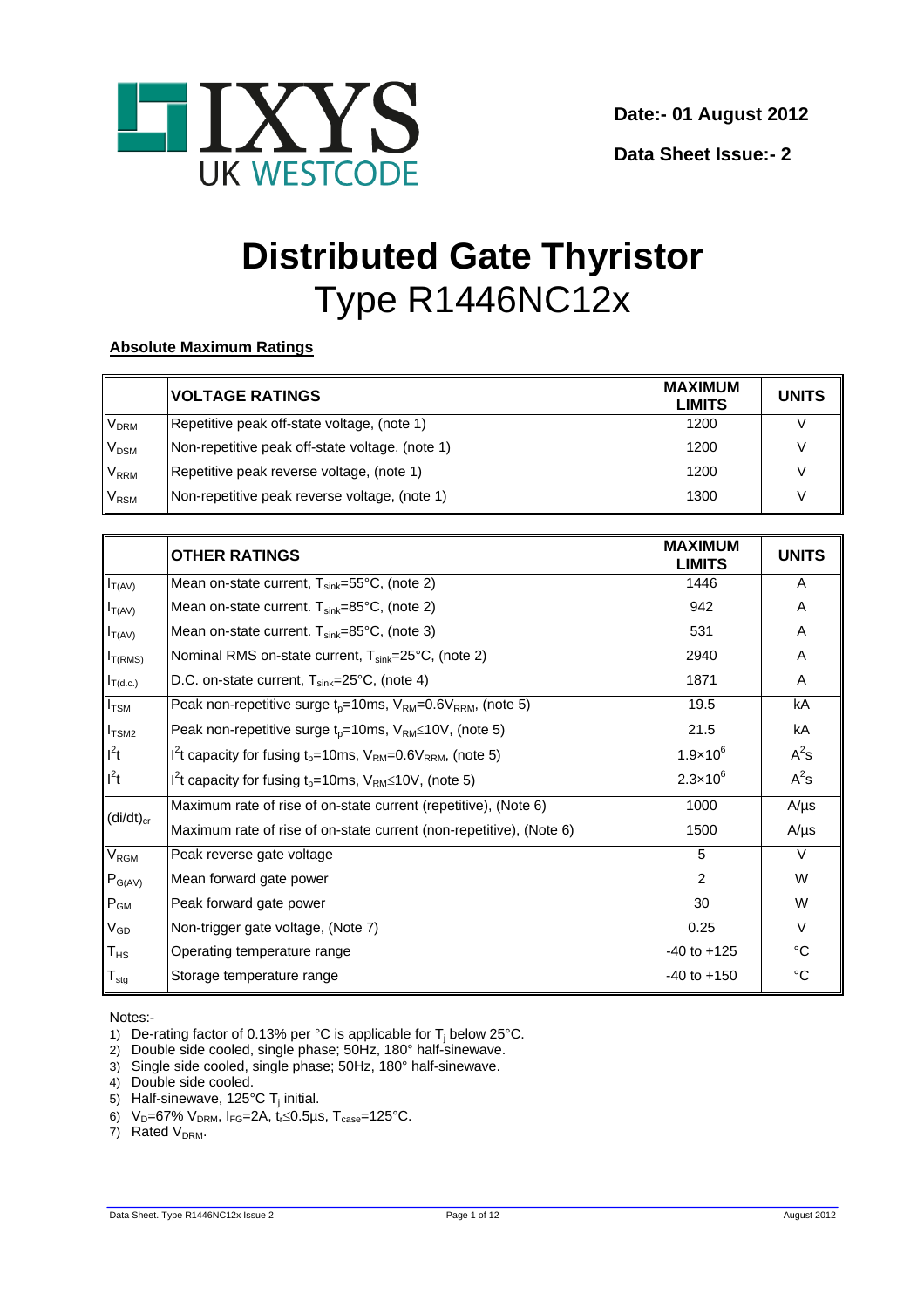

# **Characteristics**

|                            | <b>PARAMETER</b>                           | MIN.                     | TYP.           |       | <b>MAX. TEST CONDITIONS (Note 1)</b>                                                                                                           | <b>UNITS</b> |
|----------------------------|--------------------------------------------|--------------------------|----------------|-------|------------------------------------------------------------------------------------------------------------------------------------------------|--------------|
| V <sub>TM</sub>            | Maximum peak on-state voltage              |                          |                | 1.7   | $ITM=2000A$                                                                                                                                    | $\vee$       |
| $V_{T0}$                   | Threshold voltage                          |                          |                | 1.304 |                                                                                                                                                | $\vee$       |
| rт                         | Slope resistance                           |                          |                | 0.199 |                                                                                                                                                | $m\Omega$    |
| $(dv/dt)_{cr}$             | Critical rate of rise of off-state voltage | 200                      |                |       | $V_D = 80\% V_{DRM}$ linear ramp                                                                                                               | $V/\mu s$    |
| I <sub>DRM</sub>           | Peak off-state current                     |                          | $\blacksquare$ | 150   | Rated V <sub>DRM</sub>                                                                                                                         |              |
| <b>IRRM</b>                | Peak reverse current                       |                          |                | 150   | <b>Rated V<sub>RRM</sub></b>                                                                                                                   | mA           |
| $\mathsf{V}_{\mathsf{GT}}$ | Gate trigger voltage                       |                          |                | 3.0   | $T_i = 25$ °C                                                                                                                                  | $\vee$       |
| $I_{GT}$                   | Gate trigger current                       |                          |                | 300   | $T_i = 25^{\circ}C$<br>$V_D = 10V, I_T = 2A$                                                                                                   | mA           |
| Iн                         | Holding current                            | $\overline{\phantom{a}}$ |                | 1000  | $T_i = 25^{\circ}C$                                                                                                                            | mA           |
| $t_{\text{gd}}$            | Gate controlled turn-on delay time         |                          | 0.5            | 1.0   | $V_D = 67\%V_{DRM}$ , $I_{TM} = 2000A$ , di/dt=60A/µs,                                                                                         |              |
| $t_{gt}$                   | Turn-on time                               |                          | 1.0            | 2.0   | $I_{FG}$ =2A, t <sub>r</sub> ≤0.5µs, T <sub>case</sub> =25°C                                                                                   | μs           |
| $Q_{rr}$                   | Recovered charge                           |                          | 300            |       |                                                                                                                                                | μC           |
| $\mathsf{Q}_{\mathsf{ra}}$ | Recovered charge, 50% Chord                |                          | 120            | 150   | $ I_{TM}=1000A, t_0=1000\mu s, di/dt=60A/\mu s,$                                                                                               | μC           |
| $I_{rm}$                   | Reverse recovery current                   |                          | 100            | -     | $V = 50V$                                                                                                                                      | A            |
| $t_{rr}$                   | Reverse recovery time, 50% chord           |                          | 2.8            |       |                                                                                                                                                | μs           |
| $t_q$                      | Turn-off time (note 2)                     |                          |                | 30    | $ITM=1000A$ , $tp=1000\mu s$ , di/dt=60A/ $\mu s$ ,<br>V <sub>r</sub> =50V, V <sub>dr</sub> =80%V <sub>DRM</sub> , dV <sub>dr</sub> /dt=20V/µs | μs           |
|                            |                                            | 15                       |                | 35    | $ITM=1000A$ , $t0=1000\mu s$ , di/dt=60A/ $\mu s$ ,<br>$V_r = 50V$ , $V_{dr} = 80\%V_{DRM}$ , $dV_{dr}/dt = 200V/\mu s$                        |              |
| $R_{thJK}$                 | Thermal resistance, junction to heatsink   | $\blacksquare$           |                | 0.024 | Double side cooled                                                                                                                             | K/W          |
|                            |                                            |                          |                | 0.048 | Single side cooled                                                                                                                             |              |
| F                          | Mounting force                             | 19                       |                | 26    |                                                                                                                                                | kN           |
| $W_t$                      | Weight                                     |                          | 510            |       |                                                                                                                                                | g            |

Notes:-

1) Unless otherwise indicated  $T_j = 125^{\circ}$ C.<br>2) The required  $t_0$  (specified with  $dV_{\text{eq}}/dt$ 

2) The required  $t_q$  (specified with dV<sub>dr</sub>/dt=200V/µs) is represented by 'x' in the device part number. See ordering information for details of  $t_q$  codes.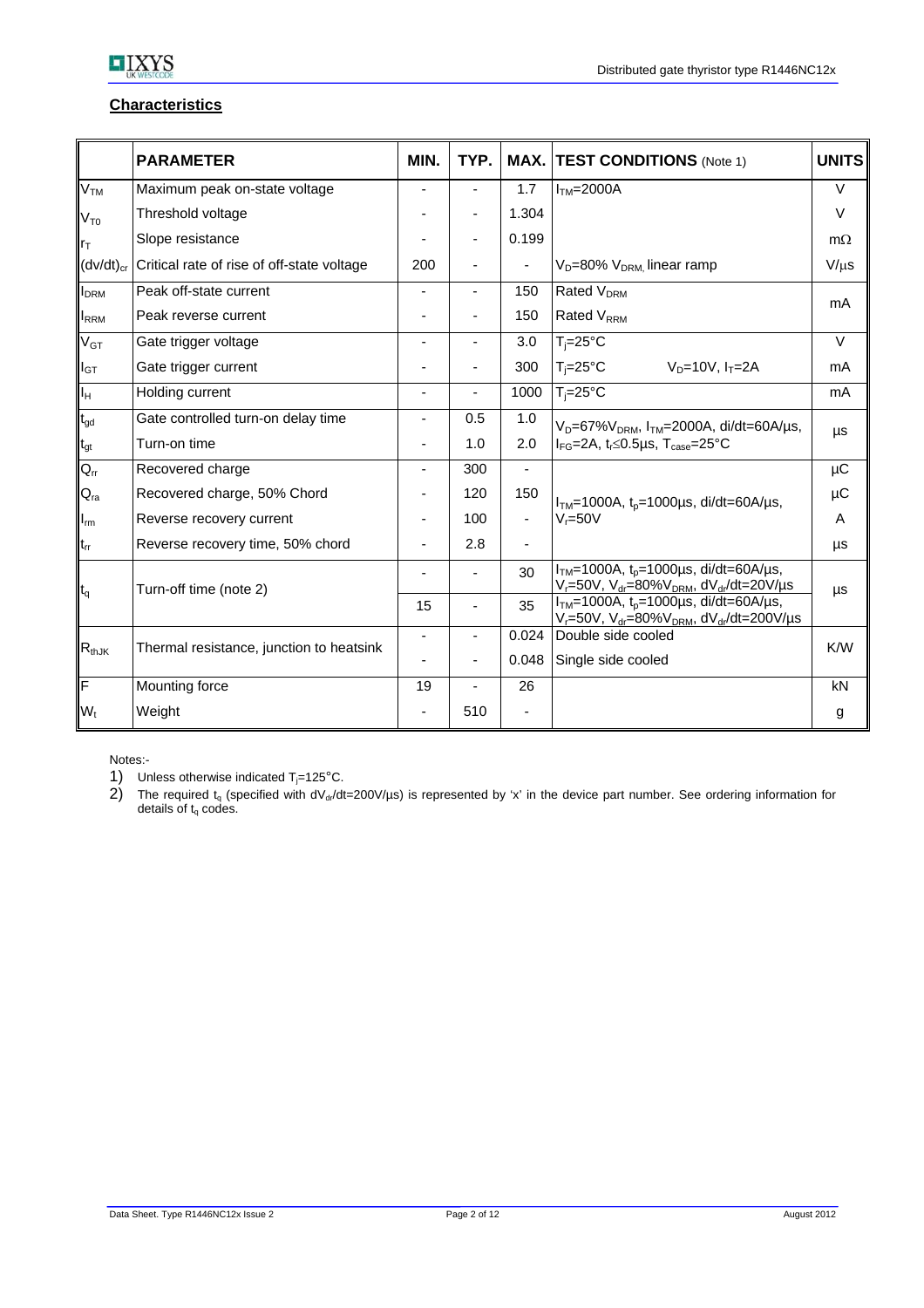# **Notes on Ratings and Characteristics**

#### 1.0 Voltage Grade Table

| Voltage Grade        | V <sub>DRM</sub><br>V <sub>DSM</sub><br><b>VRRM</b> | V RSM | V D<br>DC V |
|----------------------|-----------------------------------------------------|-------|-------------|
| $\sim$<br>. <u>.</u> | 1200                                                | 1300  | 810         |

#### 2.0 Extension of Voltage Grades

This report is applicable to other and higher voltage grades when supply has been agreed by Sales/Production.

#### 3.0 Extension of Turn-off Time

This Report is applicable to other  $t<sub>0</sub>/re-applied$  dv/dt combinations when supply has been agreed by Sales/Production.

# 4.0 Repetitive dv/dt

Higher dv/dt selections are available up to 1000V/us on request.

#### 5.0 De-rating Factor

A blocking voltage de-rating factor of  $0.13\%$  °C is applicable to this device for  $T_i$  below 25°C.

#### 6.0 Rate of rise of on-state current

The maximum un-primed rate of rise of on-state current must not exceed 1500A/µs at any time during turn-on on a non-repetitive basis. For repetitive performance, the on-state rate of rise of current must not exceed 1000A/µs at any time during turn-on. Note that these values of rate of rise of current apply to the total device current including that from any local snubber network.

#### 7.0 Square wave ratings

These ratings are given for load component rate of rise of forward current of 100 and 500A/µs.

#### 8.0 Duty cycle lines

The 100% duty cycle is represented on all the ratings by a straight line. Other duties can be included as parallel to the first.

#### 9.0 Maximum Operating Frequency

The maximum operating frequency is set by the on-state duty, the time required for the thyristor to turn off  $(t<sub>o</sub>)$  and for the off-state voltage to reach full value  $(t<sub>v</sub>)$ , i.e.

$$
f_{\text{max}} = \frac{1}{t_{pulse} + t_q + t_v}
$$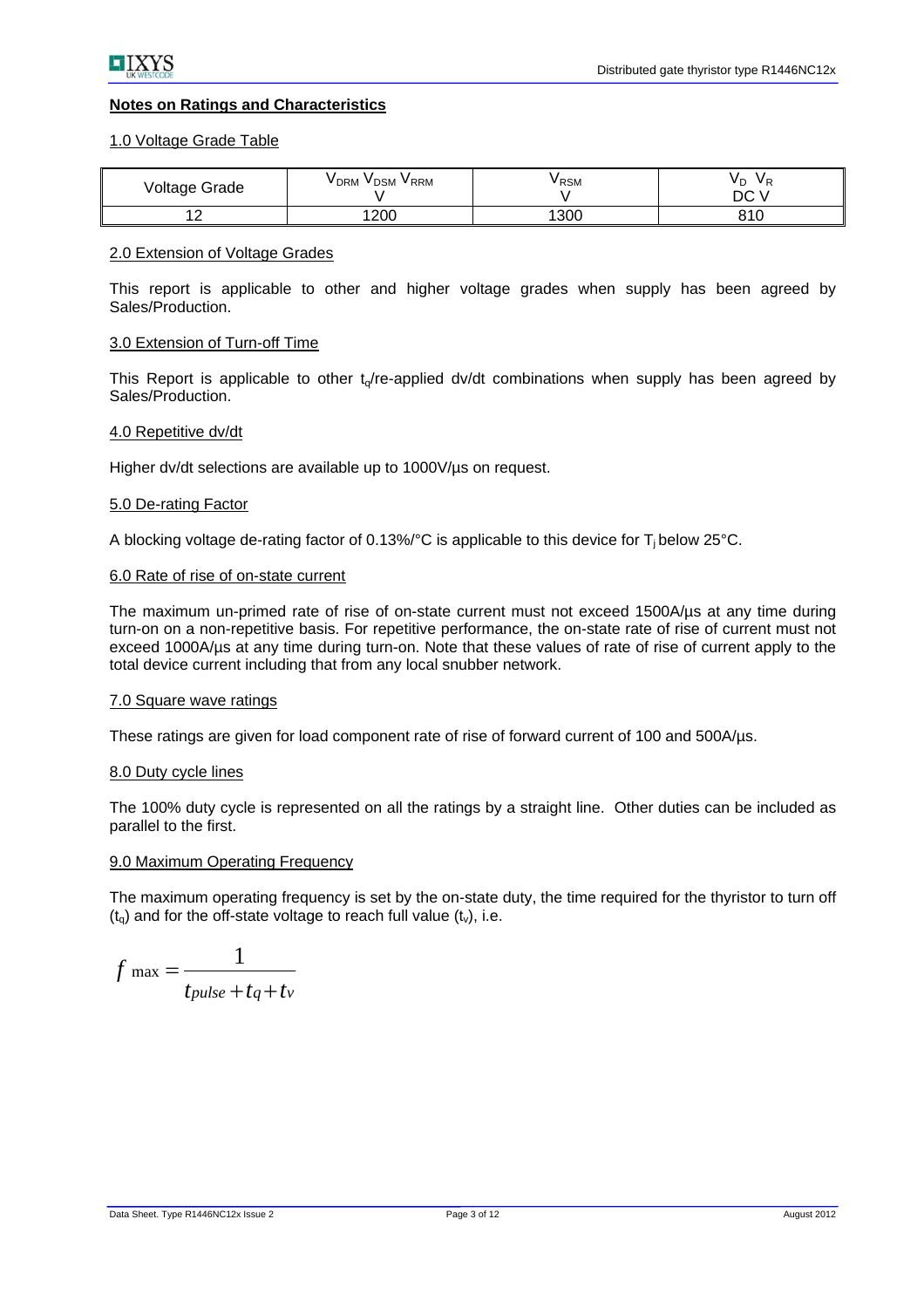

#### 10.0 On-State Energy per Pulse Characteristics

These curves enable rapid estimation of device dissipation to be obtained for conditions not covered by the frequency ratings.

Let  $E_p$  be the Energy per pulse for a given current and pulse width, in joules Let  $R_{th(J-Hs)}$  be the steady-state d.c. thermal resistance (junction to sink) and  $T_{SINK}$  be the heat sink temperature.

Then the average dissipation will be:

$$
W_{AV} = E_P \cdot f
$$
 and  $T_{SINK(max.)} = 125 - (W_{AV} \cdot R_{th(J-Hs)})$ 

#### 11.0 Reverse recovery ratings

(i)  $Q_{ra}$  is based on 50%  $I_{rm}$  chord as shown in Fig. 1 below.





(ii)  $Q<sub>rr</sub>$  is based on a 150 $\mu$ s integration time.

i.e.  $Q_{rr} = \int i_{rr} dt$  $150 \,\mu s$ 0 .

(iii) 
$$
K \; Factor = \frac{t1}{t2}
$$

#### 12.0 Reverse Recovery Loss

12.1 Determination by Measurement

From waveforms of recovery current obtained from a high frequency shunt (see Note 1, Page 5) and reverse voltage present during recovery, an instantaneous reverse recovery loss waveform must be constructed. Let the area under this waveform be E joules per pulse. A new heat sink temperature can then be evaluated from the following:

$$
T_{\text{SINK(new)}} = T_{\text{SINK(original)}} - E \cdot (k + f \cdot R_{\text{th}(J - Hs)})
$$

where  $k = 0.227$  ( $°C/W$ )/s

 $E =$  Area under reverse loss waveform per pulse in joules (W.s)

 $f =$  Rated frequency (in Hz) at the original heat sink temperature

 $R_{th(J-Hs)} = D.C.$  thermal resistance (°C/W)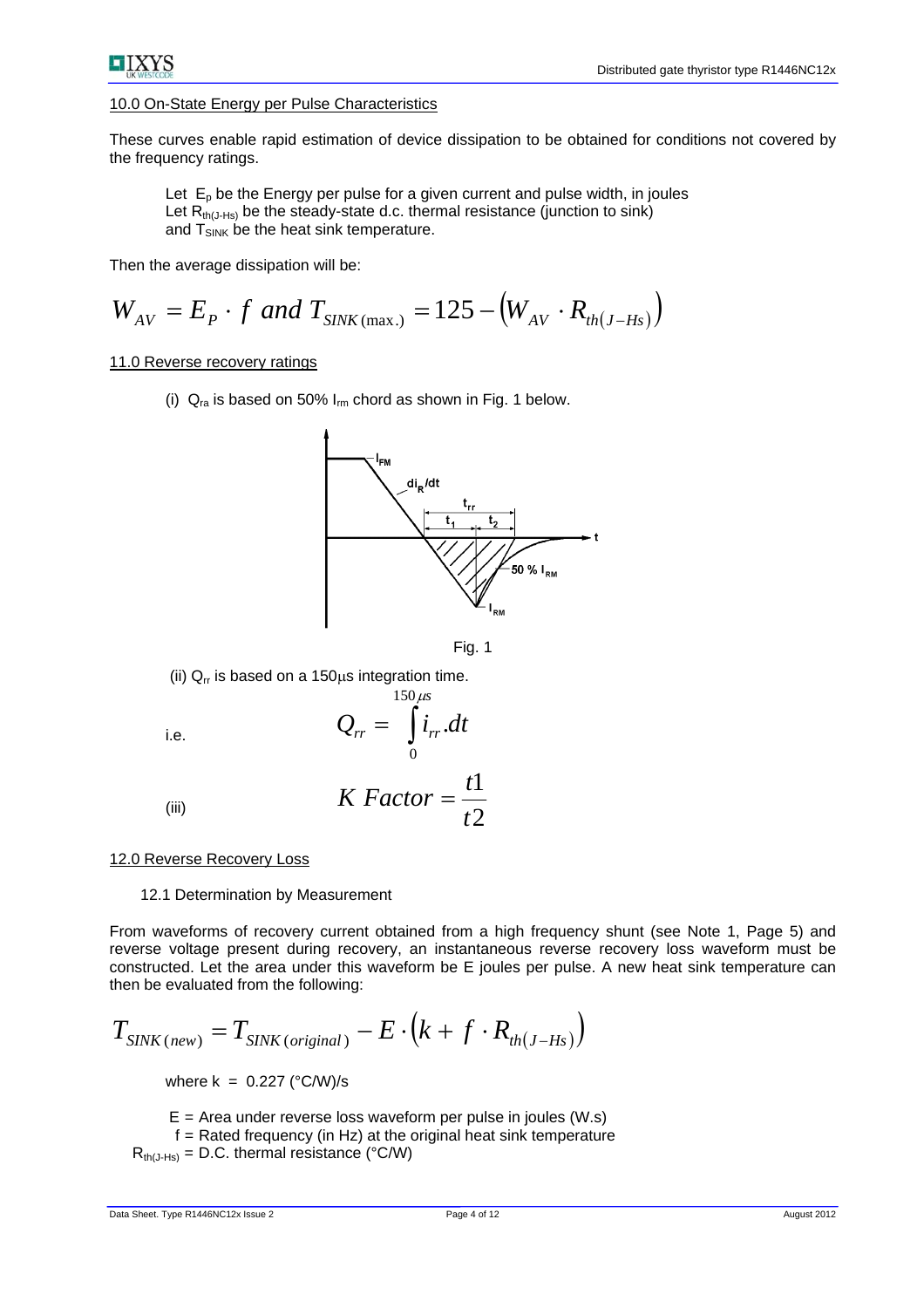The total dissipation is now given by:

$$
W_{(TOT)} = W_{(original)} + E \cdot f
$$

12.2 Determination without Measurement

In circumstances where it is not possible to measure voltage and current conditions, or for design purposes, the additional losses E in joules may be estimated as follows.

Let E be the value of energy per reverse cycle in joules (curves in Figure 9). Let f be the operating frequency in Hz

$$
T_{\text{SINK(new)}} = T_{\text{SINK(original)}} - (E \cdot R_{\text{th}} \cdot f)
$$

Where  $T_{\text{SINK (new)}}$  is the required maximum heat sink temperature and  $T_{SINK (original)}$  is the heat sink temperature given with the frequency ratings.

A suitable R-C snubber network is connected across the thyristor to restrict the transient reverse voltage to a peak value ( $V_{\text{m}}$ ) of 67% of the maximum grade. If a different grade is being used or  $V_{\text{m}}$  is other than 67% of Grade, the reverse loss may be approximated by a pro rata adjustment of the maximum value obtained from the curves.

#### **NOTE 1**- Reverse Recovery Loss by Measurement

This thyristor has a low reverse recovered charge and peak reverse recovery current. When measuring the charge care must be taken to ensure that:

- (a) a.c. coupled devices such as current transformers are not affected by prior passage of high amplitude forward current.
- (b) A suitable, polarised, clipping circuit must be connected to the input of the measuring oscilloscope to avoid overloading the internal amplifiers by the relatively high amplitude forward current signal
- (c) Measurement of reverse recovery waveform should be carried out with an appropriate critically damped snubber, connected across diode anode to cathode. The formula used for the calculation of this snubber is shown below:

$$
R^2 = 4 \cdot \frac{V_r}{C_S \cdot \frac{di}{dt}}
$$

Where:  $V_r =$  Commutating source voltage

- $C_s$  = Snubber capacitance
- $R =$  Snubber resistance

# 13.0 Gate Drive

The recommended pulse gate drive is 30V, 15 $\Omega$  with a short-circuit current rise time of not more than 0.5µs. This gate drive must be applied when using the full di/dt capability of the device.

The duration of pulse may need to be configured with respect to the application but should be no shorter than 20µs, otherwise an increase in pulse current could be needed to supply the necessary charge to trigger the device.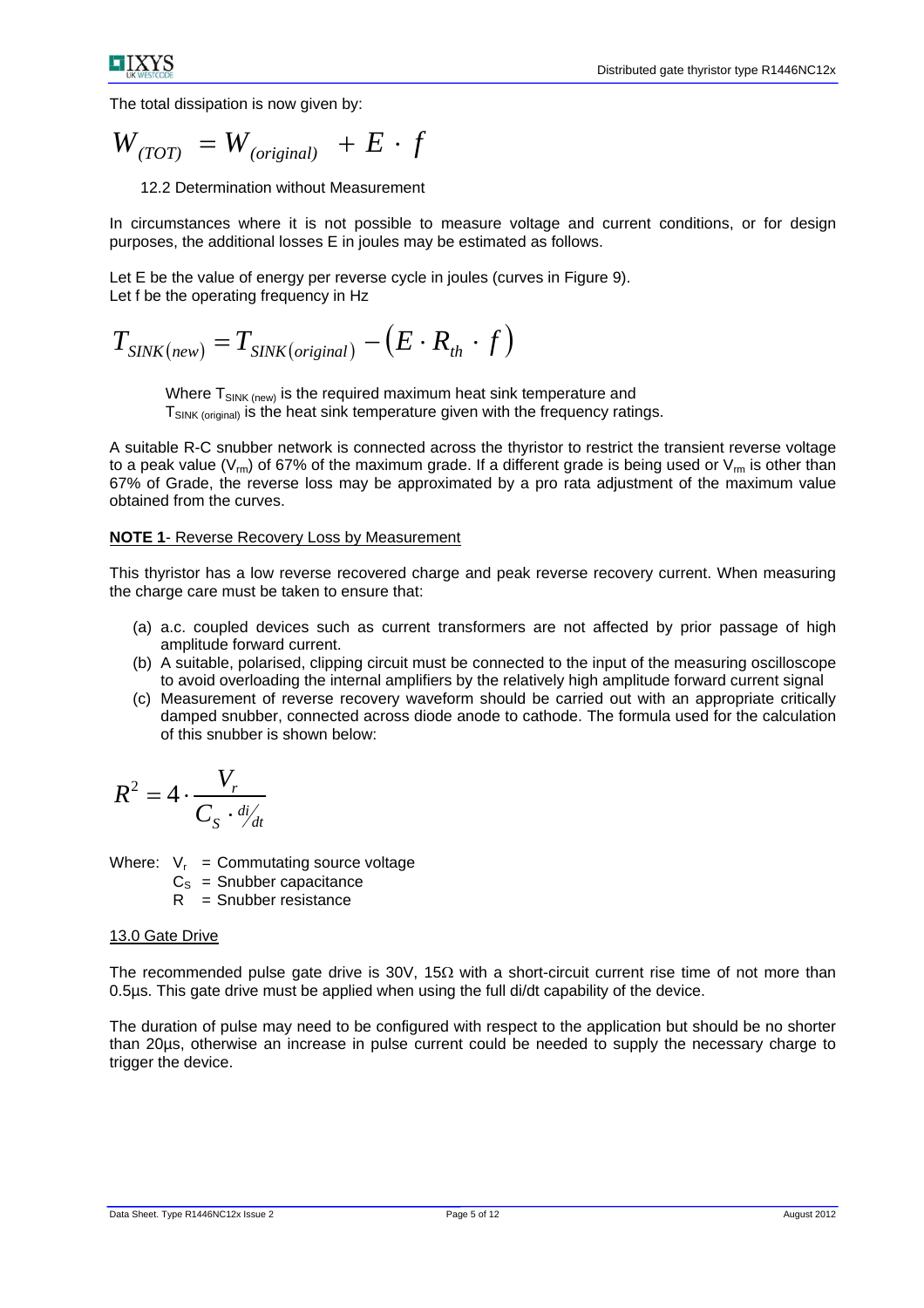# 14.0 Computer Modelling Parameters

## 14.1 Calculating  $V<sub>T</sub>$  using ABCD Coefficients

The on-state characteristic  $I_T$  vs.  $V_T$ , on page 7 is represented in two ways;

- (i) the well established  $V_{T0}$  and  $r<sub>T</sub>$  tangent used for rating purposes and
- (ii) a set of constants A, B, C, D, forming the coefficients of the representative equation for  $V<sub>T</sub>$  in terms of  $I_T$  given below:

$$
V_T = A + B \cdot \ln(I_T) + C \cdot I_T + D \cdot \sqrt{I_T}
$$

The constants, derived by curve fitting software, are given in this report for hot characteristics where possible. The resulting values for  $V<sub>T</sub>$  agree with the true device characteristic over a current range, which is limited to that plotted.

| 125°C Coefficients |                         |  |  |  |  |
|--------------------|-------------------------|--|--|--|--|
| 0.8671973<br>А     |                         |  |  |  |  |
| 0.09686685<br>в    |                         |  |  |  |  |
| C                  | $2.4804\times10^{-4}$   |  |  |  |  |
|                    | $-8.92292\times10^{-3}$ |  |  |  |  |

14.2 D.C. Thermal Impedance Calculation

$$
r_{t} = \sum_{p=1}^{p=n} r_{p} \cdot \left(1 - e^{\frac{-t}{\tau_{p}}}\right)
$$

Where  $p = 1$  to  $n$ ,  $n$  is the number of terms in the series.

- $t =$  Duration of heating pulse in seconds.
- $r_t$  = Thermal resistance at time t.
- $r_p =$  Amplitude of  $p_{th}$  term.
- $\tau_{p}$  = Time Constant of  $r_{th}$  term.

| D.C. Double Side Cooled       |            |                         |                         |                         |                         |  |  |  |
|-------------------------------|------------|-------------------------|-------------------------|-------------------------|-------------------------|--|--|--|
| $\tau$ erm                    |            |                         |                         |                         |                         |  |  |  |
| I n                           | 0.01249139 | $6.316833\times10^{-3}$ | $1.850855\times10^{-3}$ | $1.922045\times10^{-3}$ | $6.135330\times10^{-4}$ |  |  |  |
| $\tau_{\scriptscriptstyle D}$ | 0.8840810  | 0.1215195               | 0.03400152              | $6.742908\times10^{-3}$ | $1.326292\times10^{-3}$ |  |  |  |

| D.C. Single Side Cooled       |            |             |                           |             |             |                                     |  |
|-------------------------------|------------|-------------|---------------------------|-------------|-------------|-------------------------------------|--|
| erm                           |            |             |                           |             |             |                                     |  |
| I p                           | 0.02919832 | 4.863568×10 | $3.744798 \times 10^{-3}$ | 6.818034×10 | 2.183558×10 |                                     |  |
| $\tau_{\scriptscriptstyle D}$ | 6.298105   | 3.286174    | 0.5359179                 | 0.1186897   | 0.02404574  | $\frac{1}{3.379476 \times 10^{-3}}$ |  |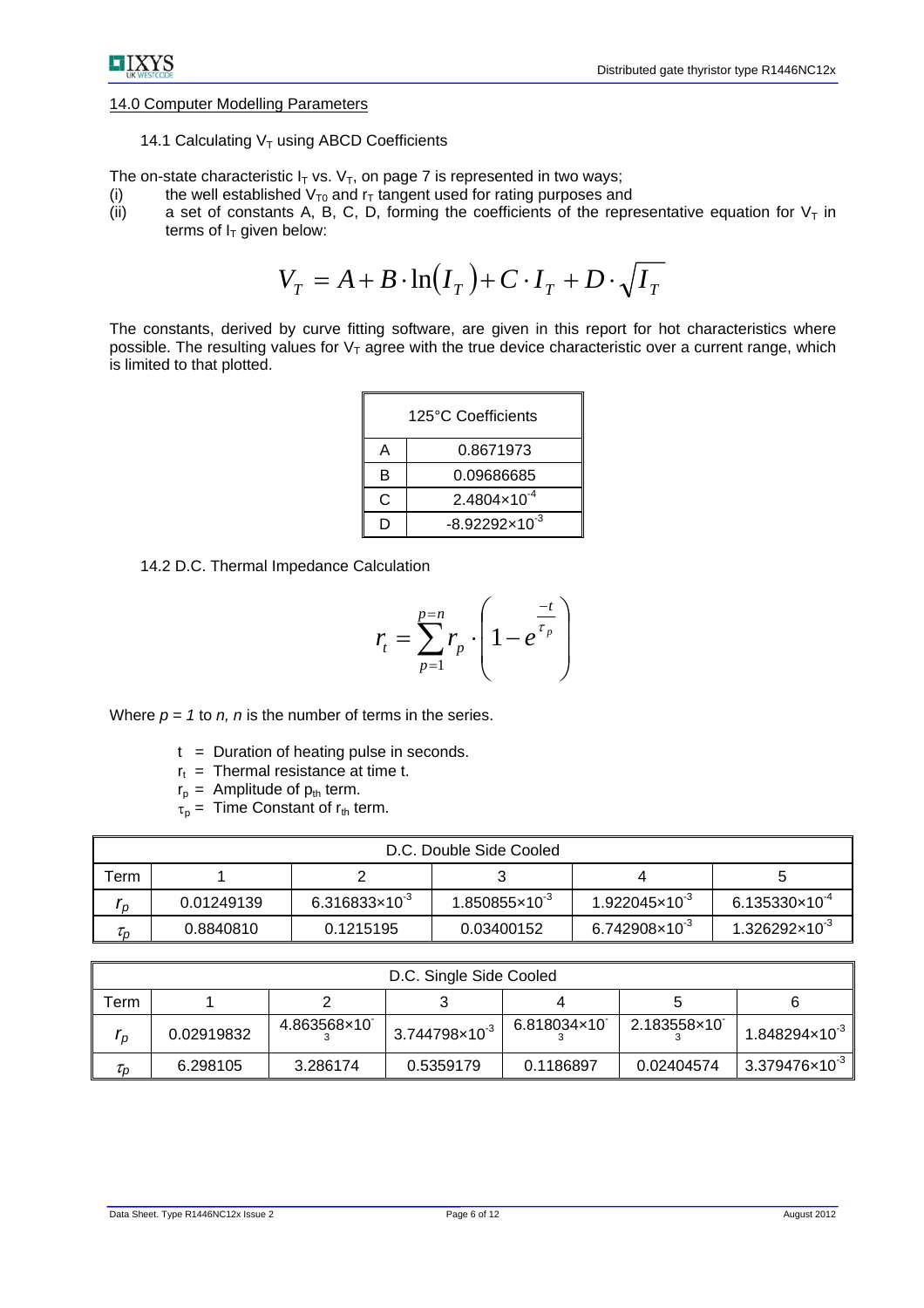

# **Curves**



Figure 1 - On-state characteristics of Limit device Figure 2 - Transient thermal impedance







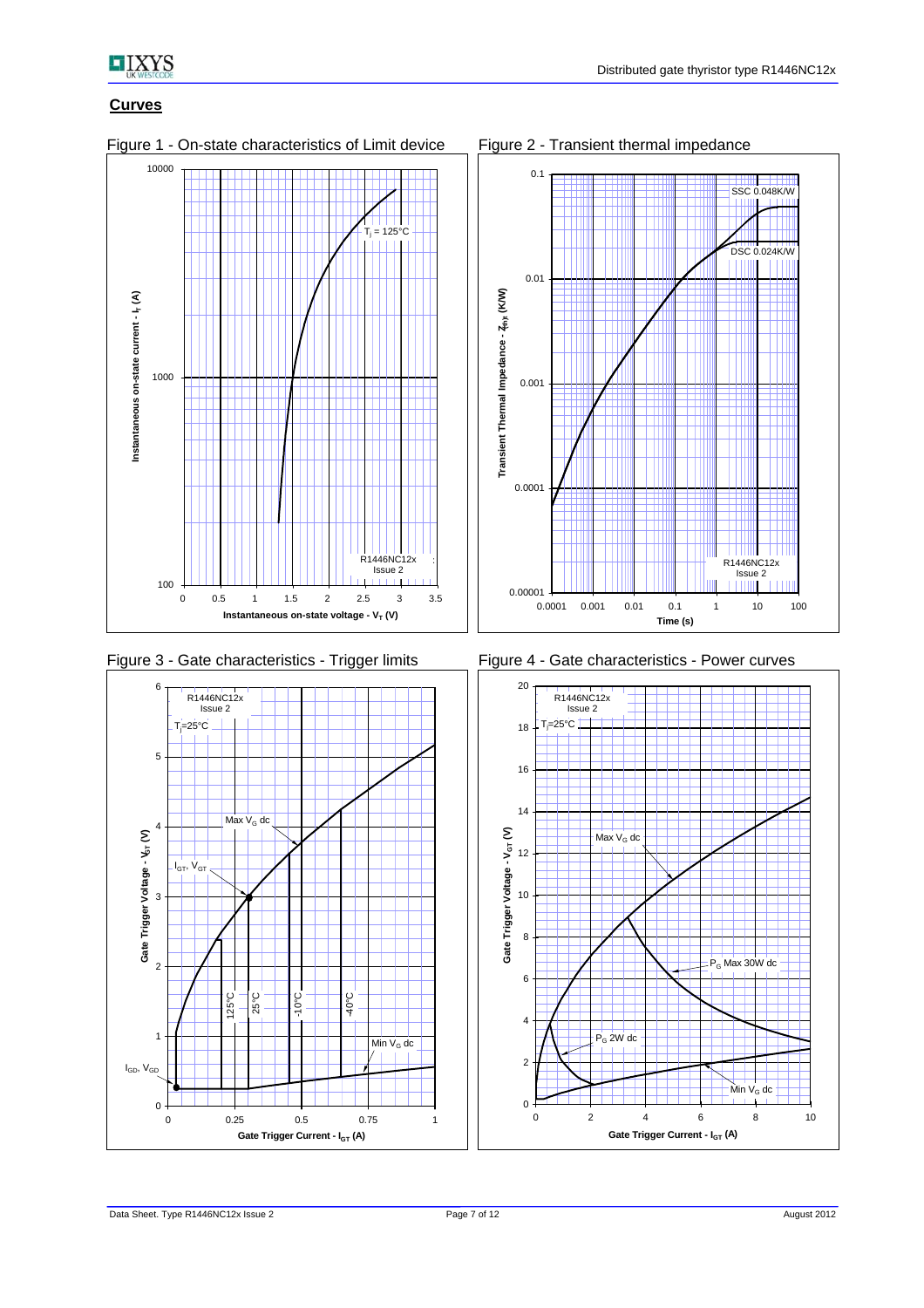



Figure 5 - Total recovered charge,  $Q_{rr}$  Figure 6 - Recovered charge,  $Q_{ra}$  (50% chord)





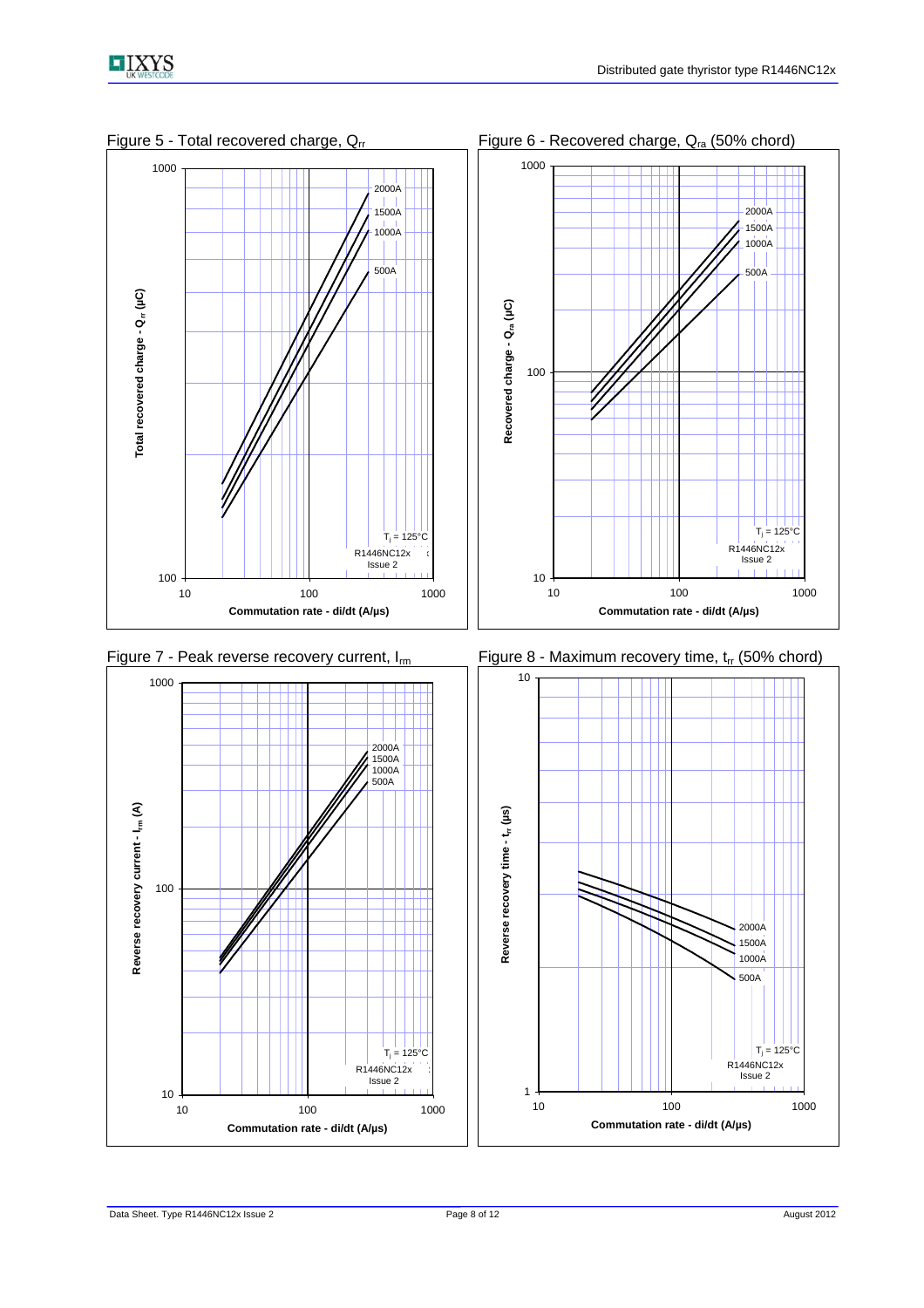

Figure 9 - Reverse recovery energy per pulse Figure 10 - Sine wave energy per pulse









Figure 11 - Sine wave frequency ratings Figure 12 - Sine wave frequency ratings

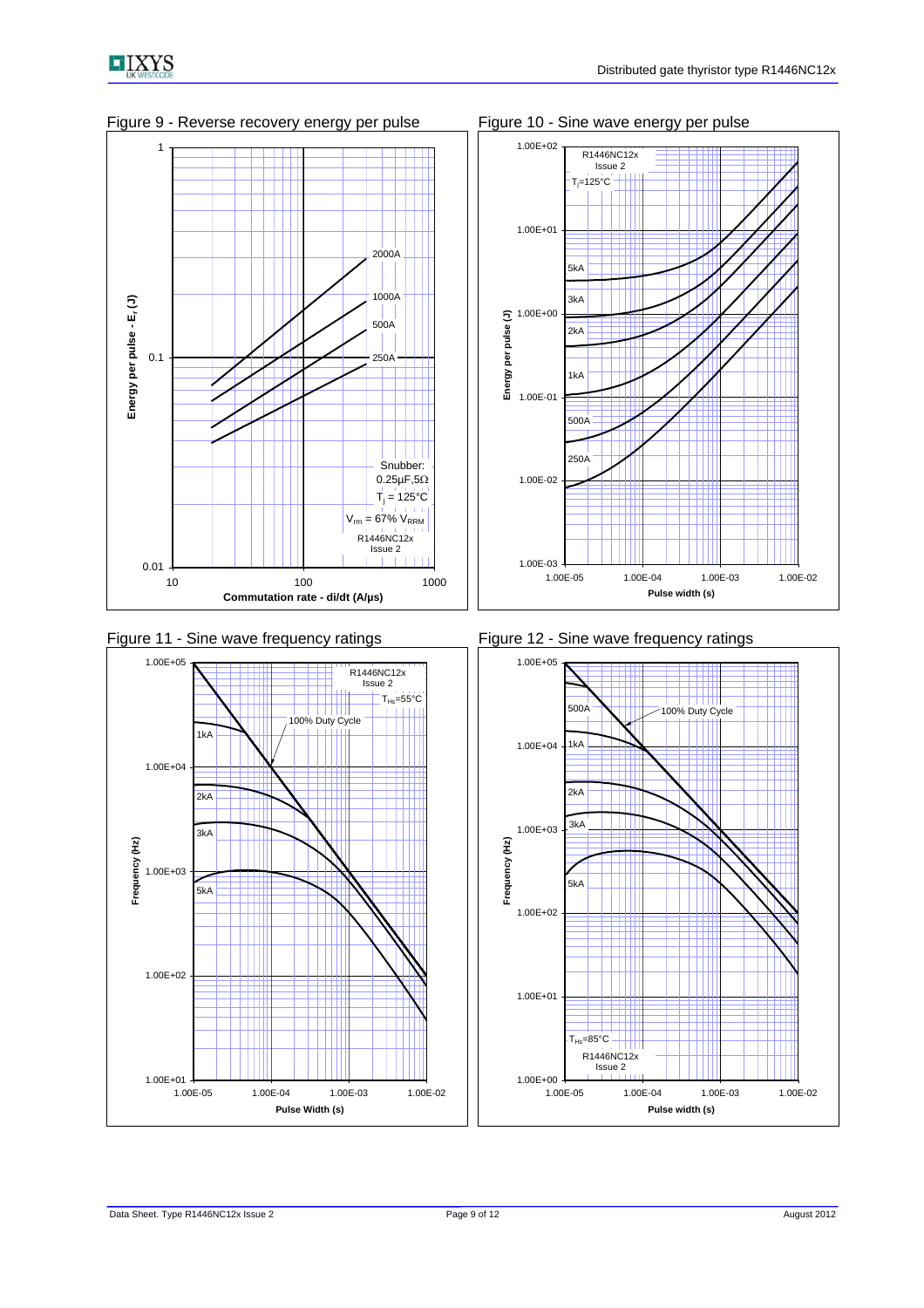











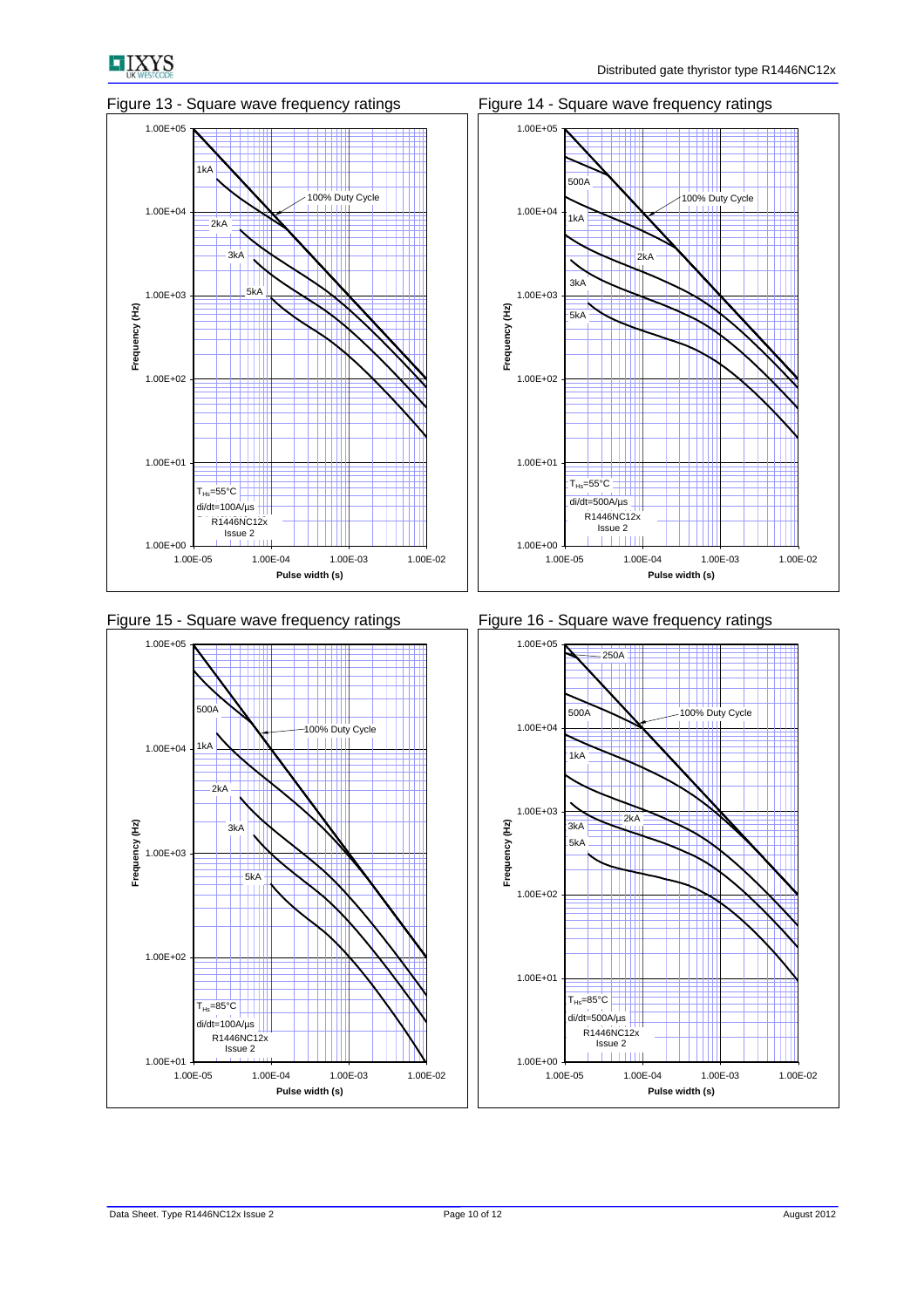

Figure 17 - Square wave energy per pulse Figure 18 - Square wave energy per pulse